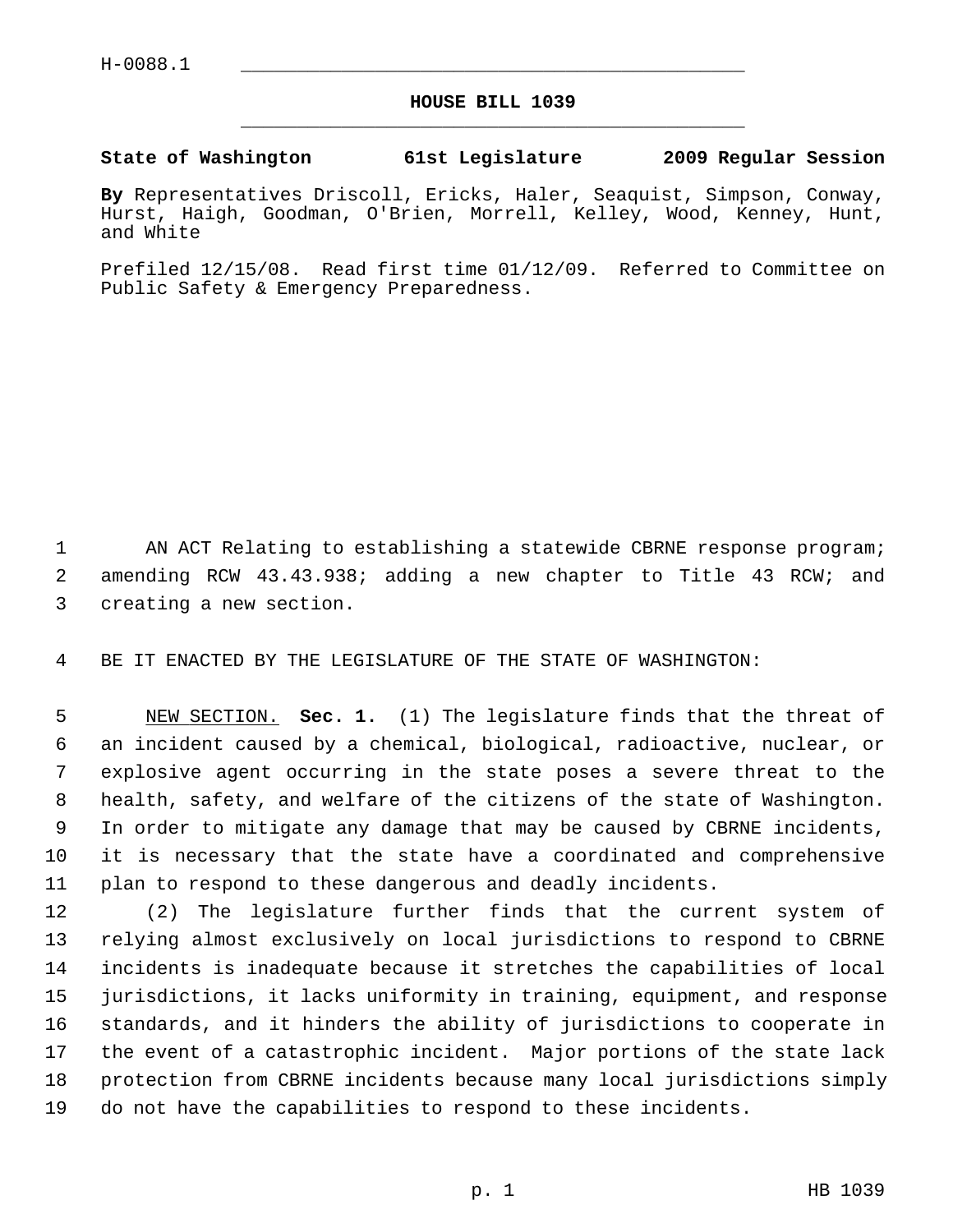1 (3) The purpose of this act is to establish a statewide CBRNE 2 response program that relies on a network of regional response teams 3 that operate with standardized training and equipment.

 4 NEW SECTION. **Sec. 2.** The definitions in this section apply 5 throughout this chapter unless the context clearly requires otherwise.

 6 (1) "CBRNE agent" means a chemical, biological, radioactive, 7 nuclear, or explosive agent.

 8 (2) "CBRNE incident" means an incident creating a danger or the 9 possibility of a danger to persons, property, or the environment as a 10 result of spillage, seepage, fire, explosion, or release of a CBRNE 11 agent.

12 (3) "Director" means the director of fire protection in the 13 Washington state patrol.

14 NEW SECTION. **Sec. 3.** (1) The director shall establish and 15 maintain a statewide CBRNE response program. This program must 16 include:

17 (a) The division of the state into five CBRNE response regions;

18 (b) A network of two regional CBRNE teams, one hazmat and one bomb, 19 to respond to CBRNE incidents within their respective regions and to 20 operate outside their respective regions to assist other regional teams 21 when needed;

22 (c) Standards for training, equipment, and operational procedures 23 for regional teams and other responders concerning responses to CBRNE 24 incidents;

25 (d) Procedures for reimbursing regional teams for costs as a result 26 of approved responses; and

27 (e) Procedures for recovering response costs from parties 28 responsible for causing a CBRNE incident.

29 (2) The director shall adopt any rules necessary to implement and 30 administer the provisions of this chapter.

31 (3) The requirement of the program under this chapter is subject to 32 appropriation by the legislature.

33 NEW SECTION. **Sec. 4.** (1) The director shall divide the state into 34 five CBRNE response regions. In making this division, the director 35 must consider: (a) The history of any CBRNE or hazardous materials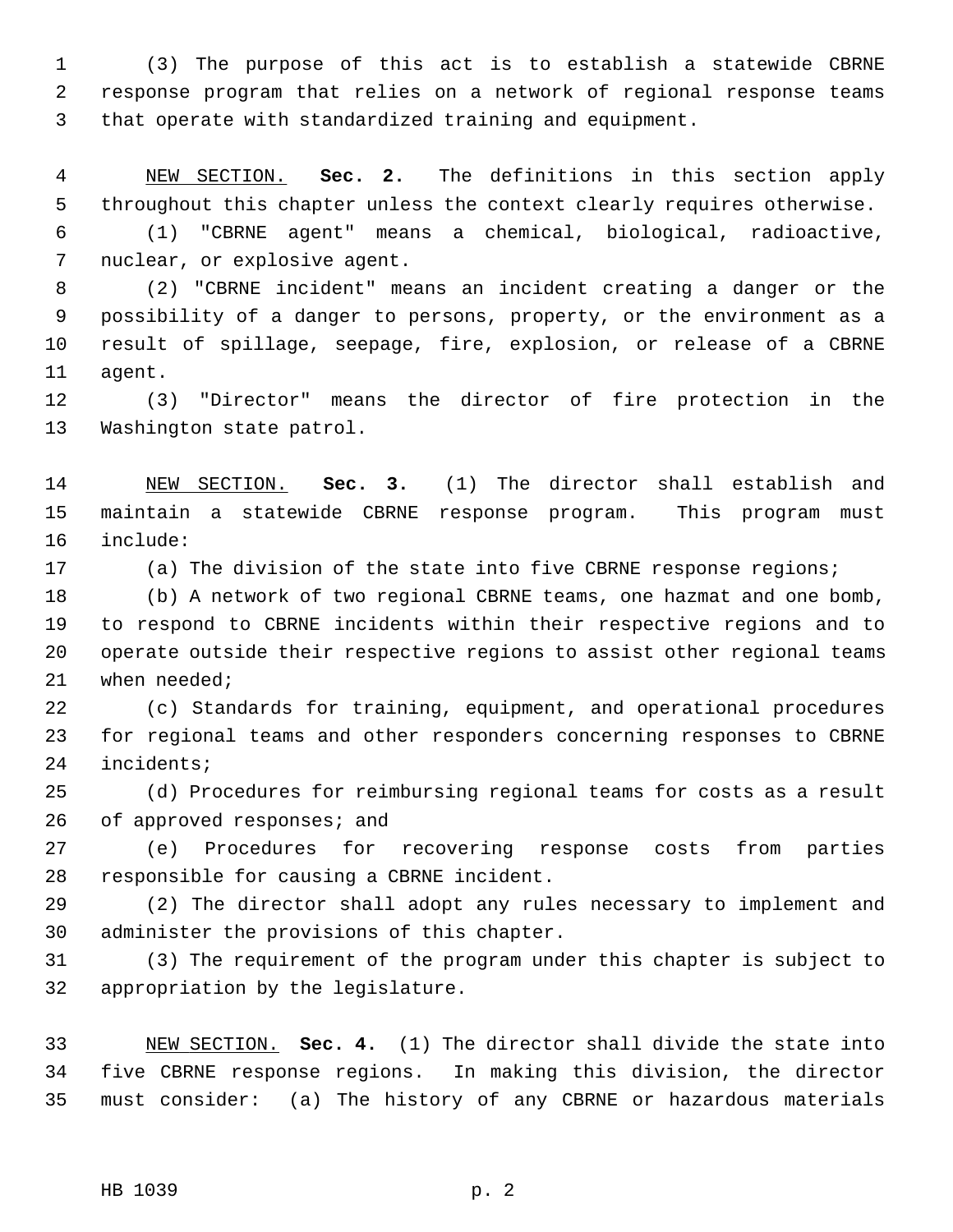1 incident locations throughout the state and the factors that contribute 2 to those incidents; (b) the current geographical distribution of CBRNE 3 or hazardous materials responders; and (c) any existing regional 4 divisions in the state.

 5 (2) After consultation with the policy and operations advisory 6 groups established under section 6 of this act, the director may, with 7 good cause, modify boundaries of the established regions.

 8 NEW SECTION. **Sec. 5.** (1) After consultation with the policy and 9 operations advisory groups established under section 6 of this act, the 10 director shall determine the number of technicians and the level of 11 training required of the response teams for that region. These 12 determinations must be made based upon the risk that each region faces 13 from a CBRNE incident.

14 (2) The director shall contract with two regional response teams 15 from each of the five regions. The director may contract only with a 16 unit of local government with respect to a regional response team. 17 Units of local government that are located in the same region may enter 18 into intergovernmental agreements for the formation of a regional 19 response team.

20 NEW SECTION. **Sec. 6.** (1) Two advisory groups are created to 21 assist the director in implementing and managing the program. The 22 policy advisory group will advise the director on budget, staffing, 23 policy, and other management-related issues. The operations advisory 24 group will advise the director on technical and operational issues, 25 including training, equipment, response, and performance standards. 26 Both advisory groups serve a strictly advisory role to the director in 27 all matters.

28 (2) The policy advisory group shall consist of six members 29 appointed by the director and shall include: (a) Two members nominated 30 by and representing the Washington association of sheriffs and police 31 chiefs; (b) two members nominated by and representing the Washington 32 state fire chiefs association; (c) one member nominated by and 33 representing the Washington state emergency management council; and (d) 34 one member representing the director's office.

35 (3) The operations advisory group shall consist of voting and 36 nonvoting members. Voting members shall include two members from each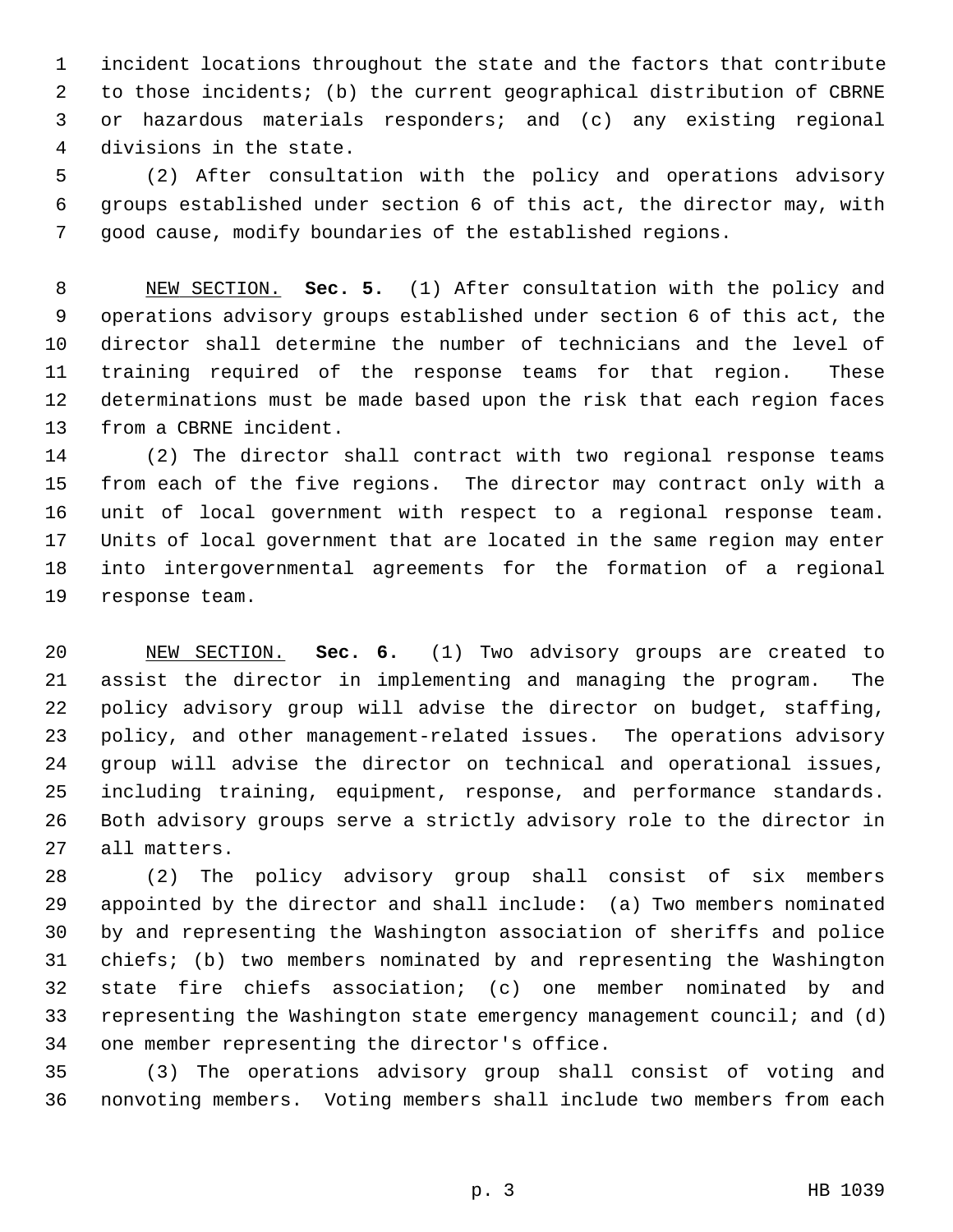1 CBRNE response region appointed by and representing the contracting 2 units of local government under section 5(2) of this act. Nonvoting 3 members shall include one appointed representative from each of the 4 following state agencies: Ecology, health, transportation, Washington 5 state patrol office of the state fire marshal, military, and the 6 emergency management division of the military department. In addition, 7 the director shall seek appointment of one tribal nation representative 8 and two private sector representatives.

 9 (4) All members serve at the discretion of the appointing 10 authority.

11 (5) Members shall be reimbursed for travel expenses as provided in 12 RCW 43.03.050 and 43.03.060.

13 NEW SECTION. **Sec. 7.** (1) The primary duty of a regional response 14 team is to stabilize a CBRNE incident. Regional response teams are 15 limited to emergency responses and the evaluation and documentation 16 functions arising from CBRNE incidents that threaten life, property, or 17 the environment. A regional response team must respond to the best of 18 its ability, subject to the limitations of available equipment and 19 personnel. Regional response teams must work with known local hazard 20 industries, emergency response and management agencies, and local 21 emergency planning committees to ensure an appropriate integration of 22 plans, training, and operational response.

23 (2) A regional response team may sample, test, analyze, treat, 24 remove, recover, package, monitor, or track the involvement of a CBRNE 25 agent only if it is incidentally necessary to identify a CBRNE agent, 26 prevent the release or threat of a release of a CBRNE agent, or 27 stabilize a CBRNE incident.

28 (3) The activities of a regional response team are limited to those 29 that can be accomplished safely to stabilize a CBRNE incident and, 30 except as may be incidentally necessary, do not include the transport, 31 storage, disposal, or remedial cleanup of CBRNE agents.

32 (4) A regional response team is not required to maintain general 33 security or safety perimeters, locate underground utilities, ensure 34 appropriate traffic control services, conduct hydrological 35 investigations and analysis, or provide testing, removal, or disposal 36 of underground storage tank contamination at or near the CBRNE incident 37 to which the team is dispatched.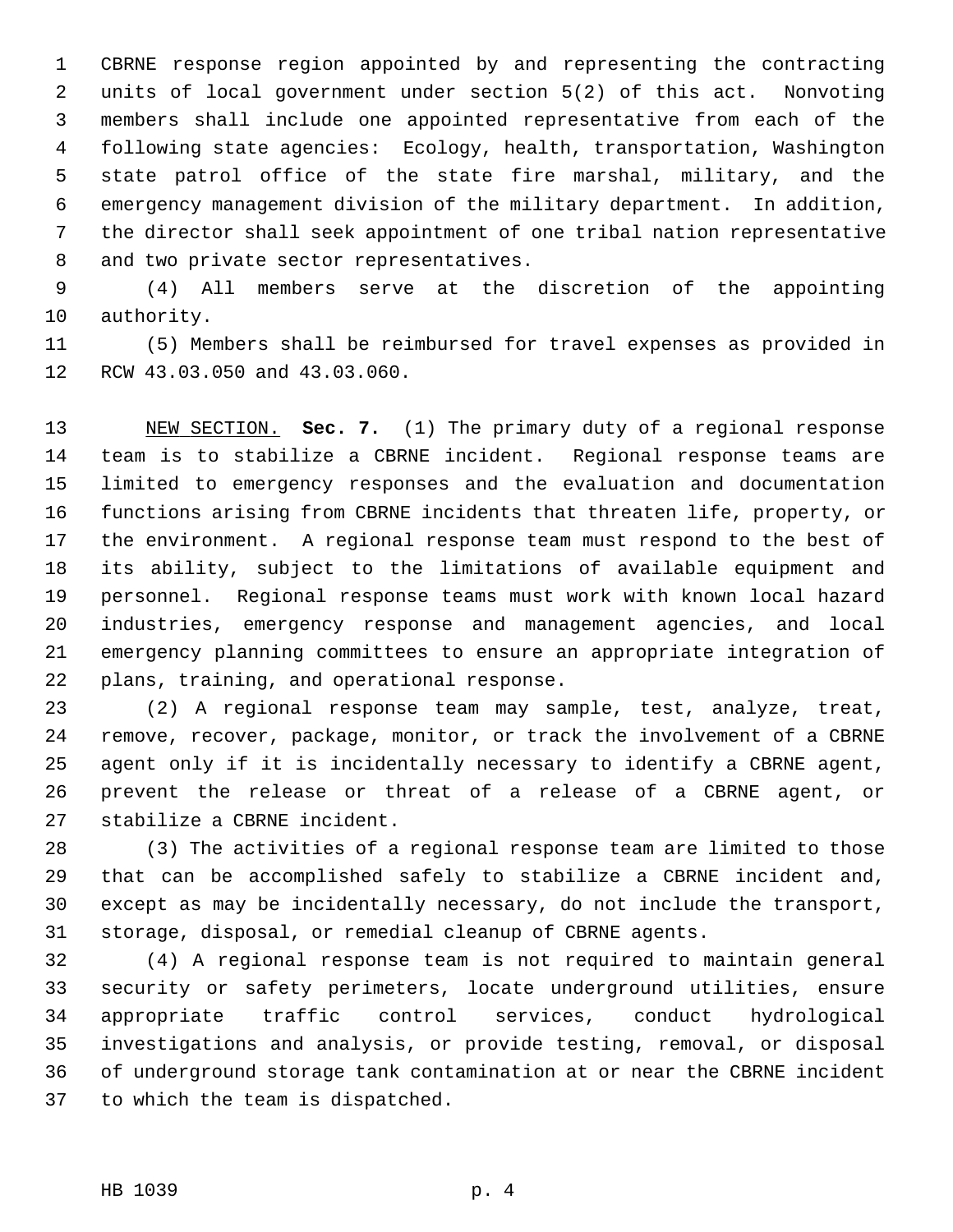1 NEW SECTION. **Sec. 8.** The director must establish procedures for 2 the dispatch of a regional response team to a CBRNE incident. These 3 procedures must include standards for the evaluation of a CBRNE 4 incident by a state or local agency and, if the incident cannot be 5 controlled with local resources, a process for the state or local 6 agency to request the assistance of a regional response team.

 7 NEW SECTION. **Sec. 9.** (1) If a unit of local government requests 8 the assistance of a regional response team under the dispatch 9 procedures set forth under section 8 of this act, then, upon the team's 10 arrival, the unit of local government must provide the team with site-11 specific and geographical and topological information sufficient to 12 support the tactical decisions required by the situation.

13 (2) A unit of local government, upon request by the appropriate 14 regional response team, must provide any preplanning information that 15 the team reasonably requests. This information may include, without 16 limitation:

17 (a) Facility site-specific floor plans and occupancy information;

18 (b) Local maps; and

19 (c) An inventory of the types and levels of emergency operational 20 support and resources available locally.

21 (3) A unit of local government, upon request by the appropriate 22 regional response team, must provide any site security that the team 23 reasonably requests. This may include, without limitation: (a) Site 24 perimeter control; (b) force protection; and (c) site safety searches 25 or sweeps.

26 (4) A unit of local government, upon request by the appropriate 27 regional response team, must provide any logistical support that the 28 team reasonably requests. This support may include, without 29 limitation: (a) Food and water; (b) a source of water for fire 30 suppression and decontamination; (c) fuel and other supplies; (d) 31 shelter; and (e) interoperable communications.

32 (5) A unit of local government, upon request by the appropriate 33 regional response team, must provide a national incident management 34 system compliant incident command and control structure to ensure all 35 tactical decisions and operations are carried out in a safe and uniform 36 manner by all participating responders.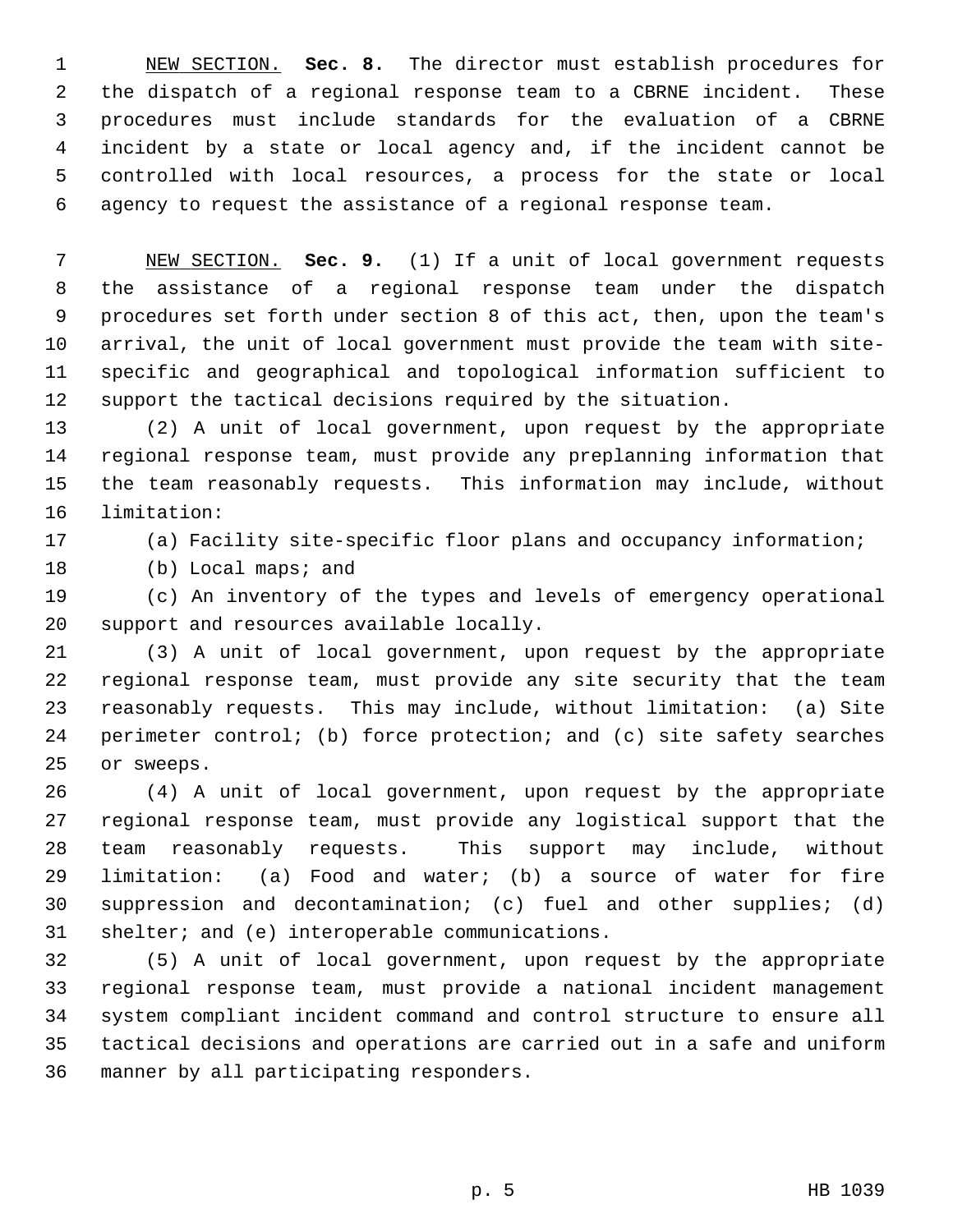1 NEW SECTION. **Sec. 10.** (1) The statewide CBRNE response account is 2 created in the custody of the state treasurer.

3 (2) The account shall contain all of the following:

 4 (a) All moneys recovered from cost reimbursements under section 11 5 of this act;

 6 (b) All grant proceeds not otherwise required to be maintained in 7 a separate account;

 8 (c) All moneys transferred under sections 13 and 14 of this act; 9 and

10 (d) Any other moneys appropriated or transferred to the account by 11 the legislature.

12 (3) Expenditures from the account may be used only as provided in 13 this act. Only the director or his or her designee may authorize 14 expenditures from the account. The account is subject to allotment 15 procedures under chapter 43.88 RCW, but an appropriation is not 16 required for expenditures.

17 NEW SECTION. **Sec. 11.** (1) If a specific person or entity is 18 responsible for the necessary expenses incurred by the director or a 19 CBRNE regional response team pertaining to its response to a CBRNE 20 incident, then the director shall notify the responsible party by 21 appropriate order. The director may not issue an order pertaining to 22 a project or activity that was completed more than five years prior to 23 the date of the proposed issuance of the order. The order must state 24 the findings of the director concerning liability, the amount of 25 necessary expenses incurred in conducting the response, and a notice 26 that the amount is due and payable immediately upon receipt of the 27 order.

28 (2) The director may, upon application from the recipient of an 29 order received within thirty days after the receipt of the order, 30 reduce or set aside, in its entirety, the amount due and payable if it 31 appears from the application, and from any further investigation the 32 director may desire to undertake, that a reduction or setting aside is 33 just and fair under all the circumstances.

34 (3) If the responsible party fails to pay the amount specified in 35 the order issued by the director or if an application has been made 36 within thirty days as provided in this section and the amount provided 37 in the order issued by the department subsequent to such application is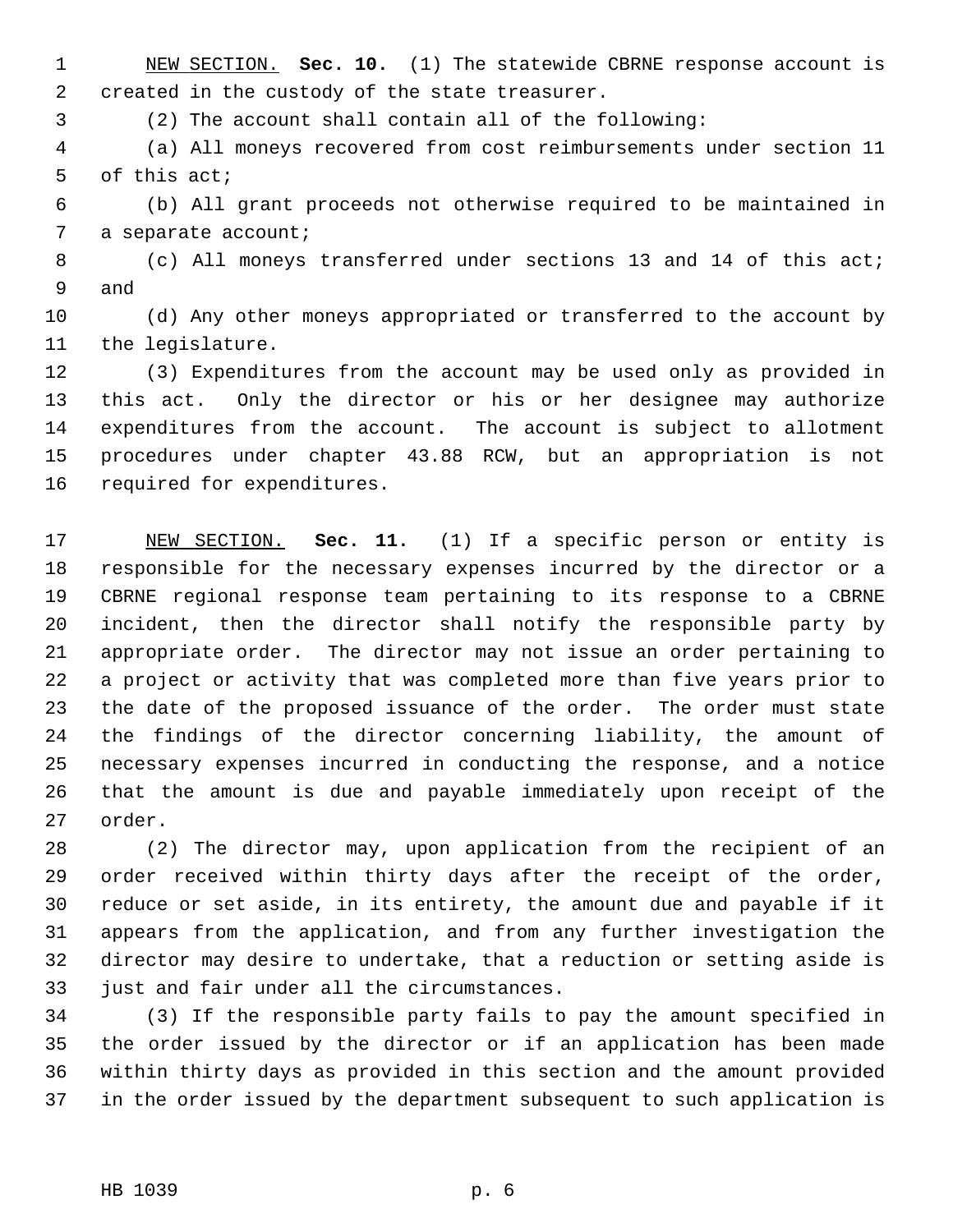1 not paid within fifteen days after receipt thereof, the attorney 2 general, upon request of the director, shall bring an action on behalf 3 of the state in the superior court of Thurston county or any county in 4 which the person to which the order is directed does business, or in 5 any other court of competent jurisdiction, to recover the amount 6 specified in the final order of the director.

 7 (4) No order issued under this section may be construed as an order 8 within the meaning of RCW 43.21B.310 and is not appealable to the 9 hearings board.

10 (5) All moneys recovered under this section must be deposited into 11 the statewide CBRNE response account established under section 10 of 12 this act.

13 (6) For the purposes of this section, "necessary expenses" means 14 the expenses incurred by the director and assisting state or local 15 agencies for (a) investigating the source of the incident; (b) 16 conducting actions to stabilize the CBRNE incident; and (c) enforcing 17 the provisions of this chapter and collecting for damages caused by a 18 CBRNE incident.

19 NEW SECTION. **Sec. 12.** (1) The director shall establish procedures 20 to actively seek grants from public or private sources for the 21 operation and administration of the statewide CBRNE response program. 22 The director shall work in cooperation with the state military 23 department and local jurisdictions to obtain grant funding for the 24 program.

25 (2) Grant proceeds must be deposited into the statewide CBRNE 26 response account, or if required as a condition of the grant into a 27 dedicated grant fund.

28 NEW SECTION. **Sec. 13.** (1) On July 1, 2010, and on each July 1st 29 thereafter, the director shall notify the state treasurer if the 30 combined total amount in the statewide CBRNE response account and any 31 dedicated grant accounts is less than four million two hundred thousand 32 dollars.

33 (2) Within thirty days after receiving this notification, the state 34 treasurer shall transfer, into the statewide CBRNE response account, 35 the amount needed to bring the moneys for the program to 4.2 million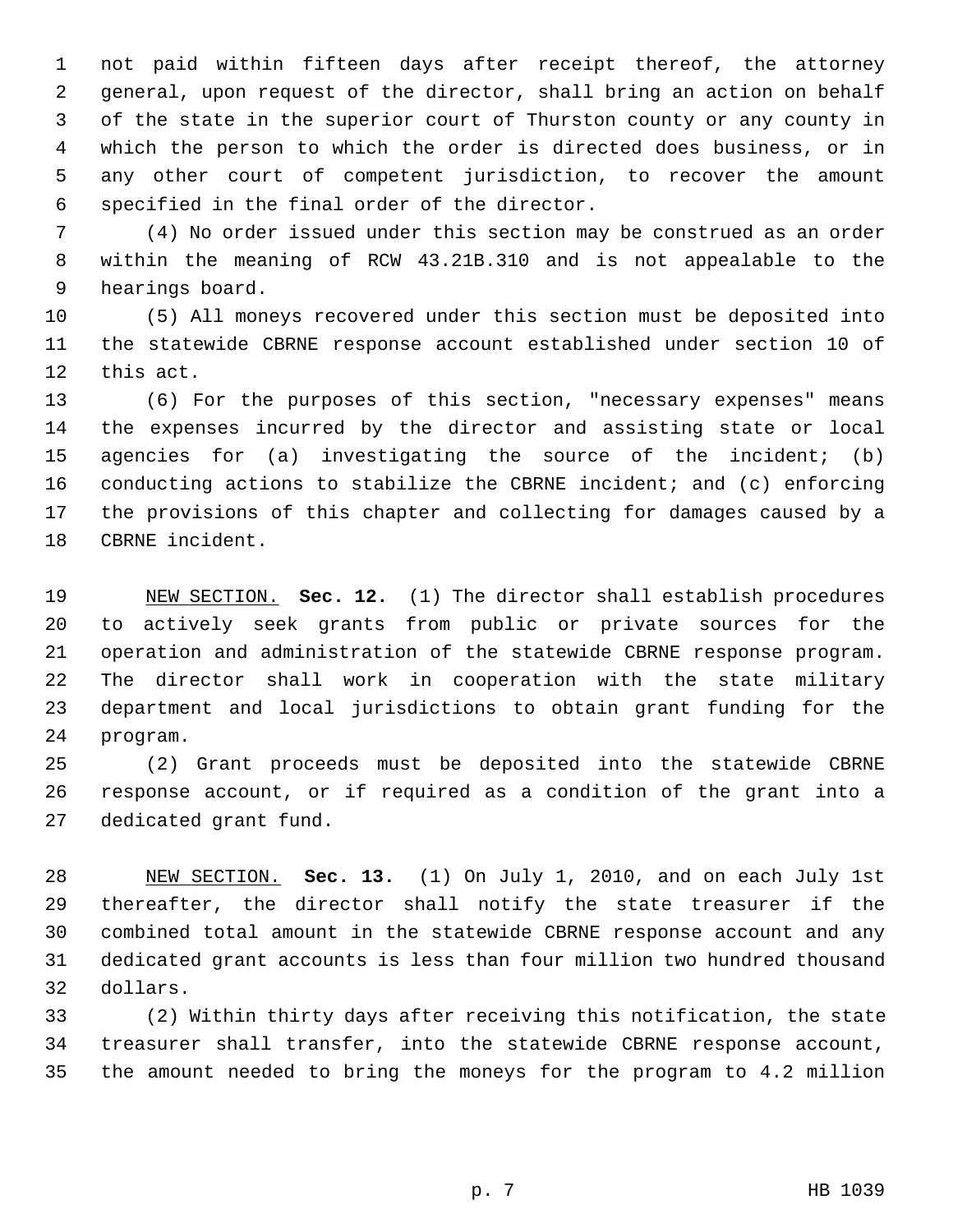1 dollars. The state treasurer shall transfer this amount from the local 2 toxics control account.

 3 NEW SECTION. **Sec. 14.** (1) On July 1, 2010, and on each July 1st 4 thereafter, the director shall notify the state treasurer if the 5 combined total amount in the statewide CBRNE response account and any 6 dedicated grant accounts exceeds six million dollars.

 7 (2) Within thirty calendar days after receiving this notification, 8 the state treasurer shall transfer the amount exceeding six million 9 dollars from the statewide CBRNE response account to the local toxics 10 control account or to any other fund from which moneys were transferred 11 into the statewide CBRNE response account.

12 **Sec. 15.** RCW 43.43.938 and 1995 c 369 s 18 are each amended to 13 read as follows:

14 (1) Wherever the term state fire marshal appears in the Revised 15 Code of Washington or the Washington Administrative Code it shall mean 16 the director of fire protection.

17 (2) The chief of the Washington state patrol shall appoint an 18 officer who shall be known as the director of fire protection. The 19 board, after consulting with the chief of the Washington state patrol, 20 shall prescribe qualifications for the position of director of fire 21 protection. The board shall submit to the chief of the Washington 22 state patrol a list containing the names of three persons whom the 23 board believes meet its qualifications. If requested by the chief of 24 the Washington state patrol, the board shall submit one additional list 25 of three persons whom the board believes meet its qualifications. The 26 appointment shall be from one of the lists of persons submitted by the 27 board.

28 (3) The director of fire protection may designate one or more 29 deputies and may delegate to those deputies his or her duties and 30 authorities as deemed appropriate.

31 (4) The director of fire protection, in accordance with the 32 policies, objectives, and priorities of the fire protection policy 33 board, shall prepare a biennial budget pertaining to fire protection 34 services. Such biennial budget shall be submitted as part of the 35 Washington state patrol's budget request.